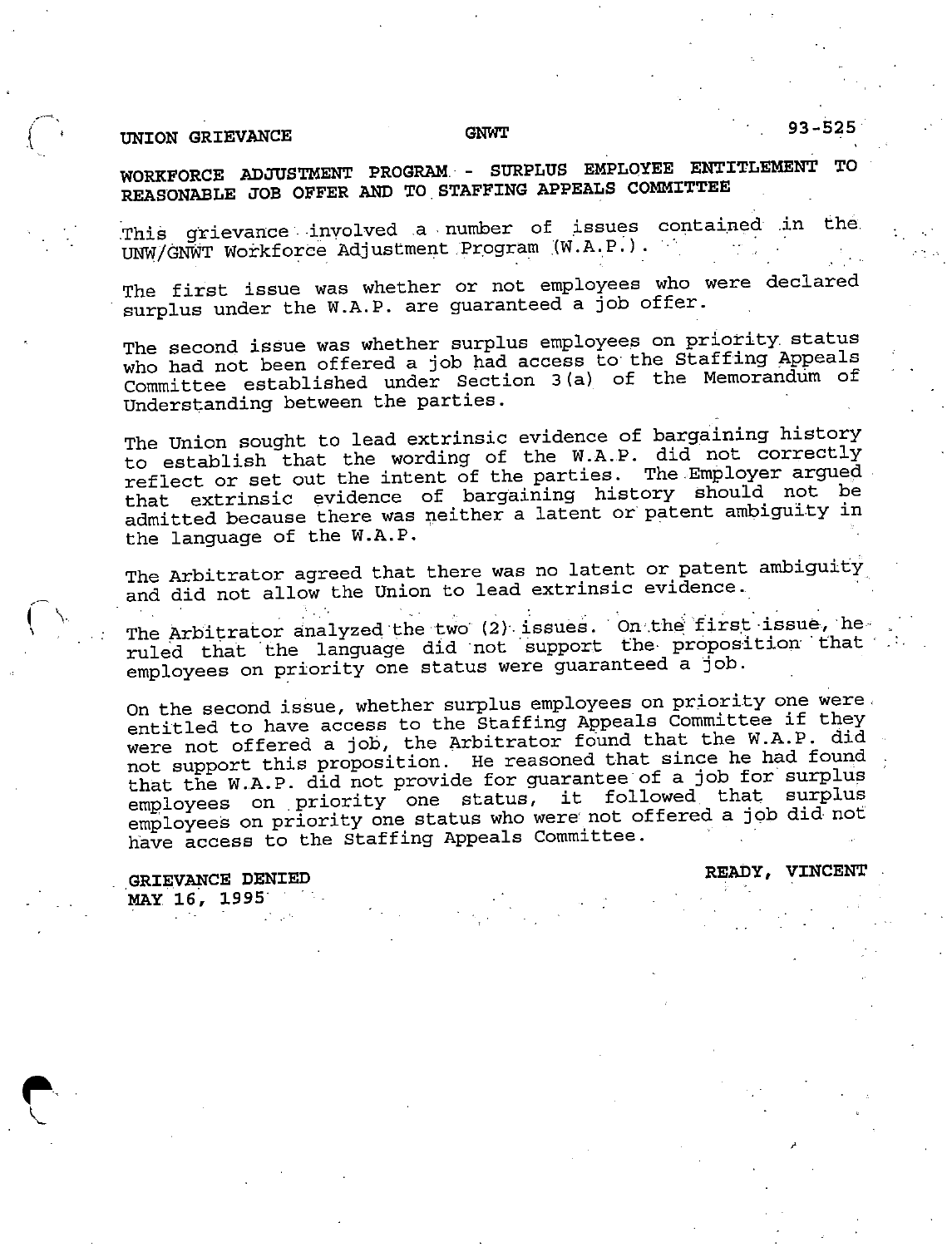$MUW$ 73 - 525 extrinsic evi'dente^

IN THE MATTER OF AN ARBITRATION Workforce<br>Adjustment<br>(GNWT).

BETWEEN

GOVERNMENT OF THE NORTHWEST TERRITORIES

AND:

(the "Employer") South for circulation to م. ص

UNION OF NORTHERN WORKERS

(the "Union")

ARBITRATOR: COUNSEL: HEARING: PUBLISHED ^'/ ان<br>ماند  $\sum_{i=1}^{\infty}$  .  $\sum_{i=1}^{\infty}$  $\circ$  $\mathbb{C}^*$   $\mathbb{C}^*$  $\mathbf{x}_i$ Guy Bisson for the Union May 16 , 1995 i  $k_{\rm s}^{\rm k}$ 

Vincent L. Ready

the Employer

Chris Dann for

April 26, 1995 Yellowknife, N.W.T

1494.2

Ĭ  $\mathcal{L}$ 

•\

-51 "5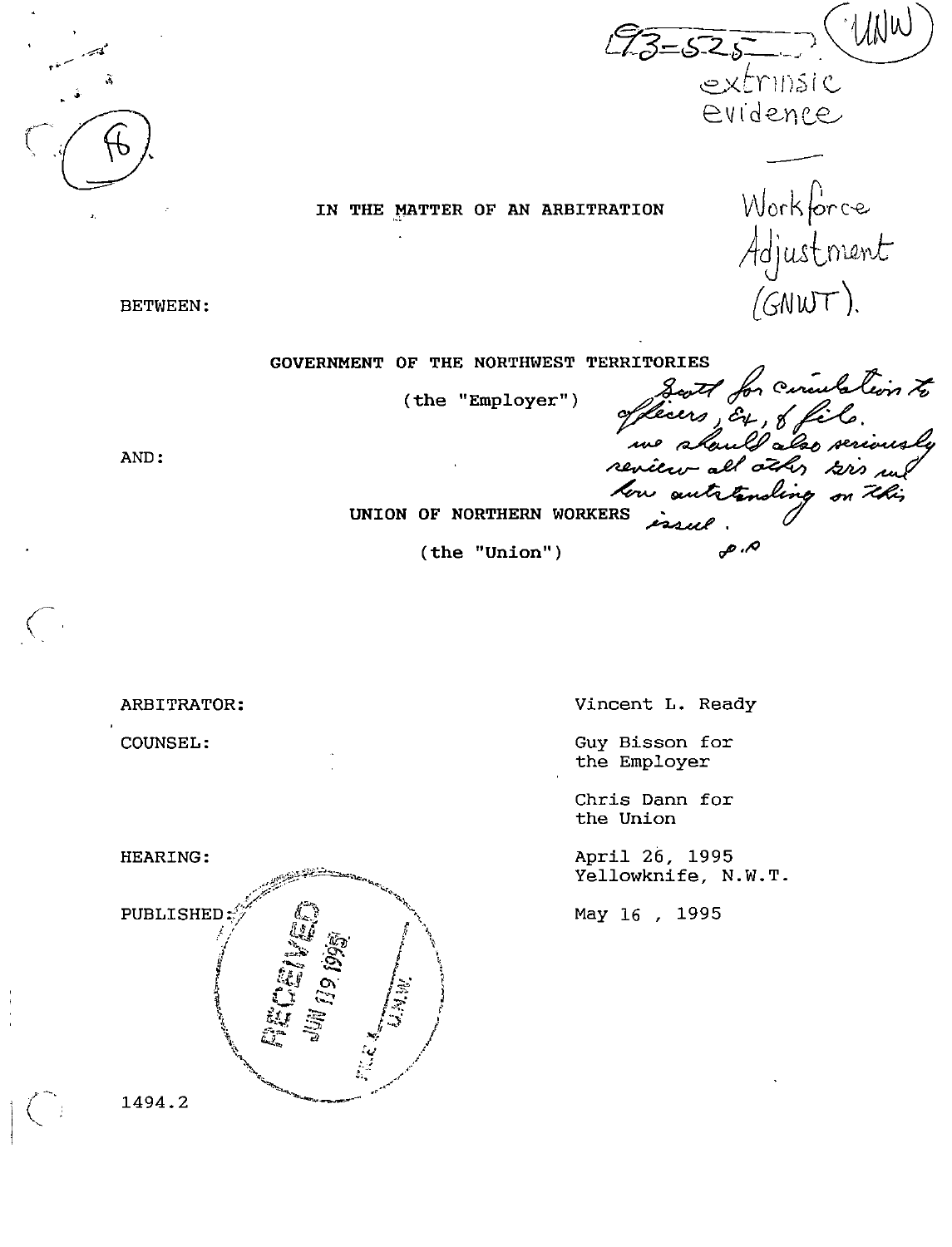The parties agreed I was properly constituted as a single arbitrator under the terms of their Collective Agreement with jurisdiction to hear and determine the issues in dispute.

The issues in this case arise out of the Work Force Adjustment Program.

The first issue is whether or not employees who are declared surplus under the Work Force Adjustment Program are guaranteed a job offer.

The relevant provision of the Work Force Adjustment Program is Section .09 which reads as follows:

> 09 The Employer shall make every attempt to provide <sup>a</sup> reasonable job offer within the employee's headquarters.

The second issue is whether surplus employees on priority status who have not been offered a job have access to the Staffing Appeals Committee established under Section 3(a) of the Memorandum of Understanding between the parties which reads as follows:

- 3. The following remedies shall apply to bargaining unit employees:
- (a) Disputes arising from competitions involving two or more surplus employees ancorving two or more surprus emproyees or laid off persons and disputes<br>regarding reasonable job offers shall be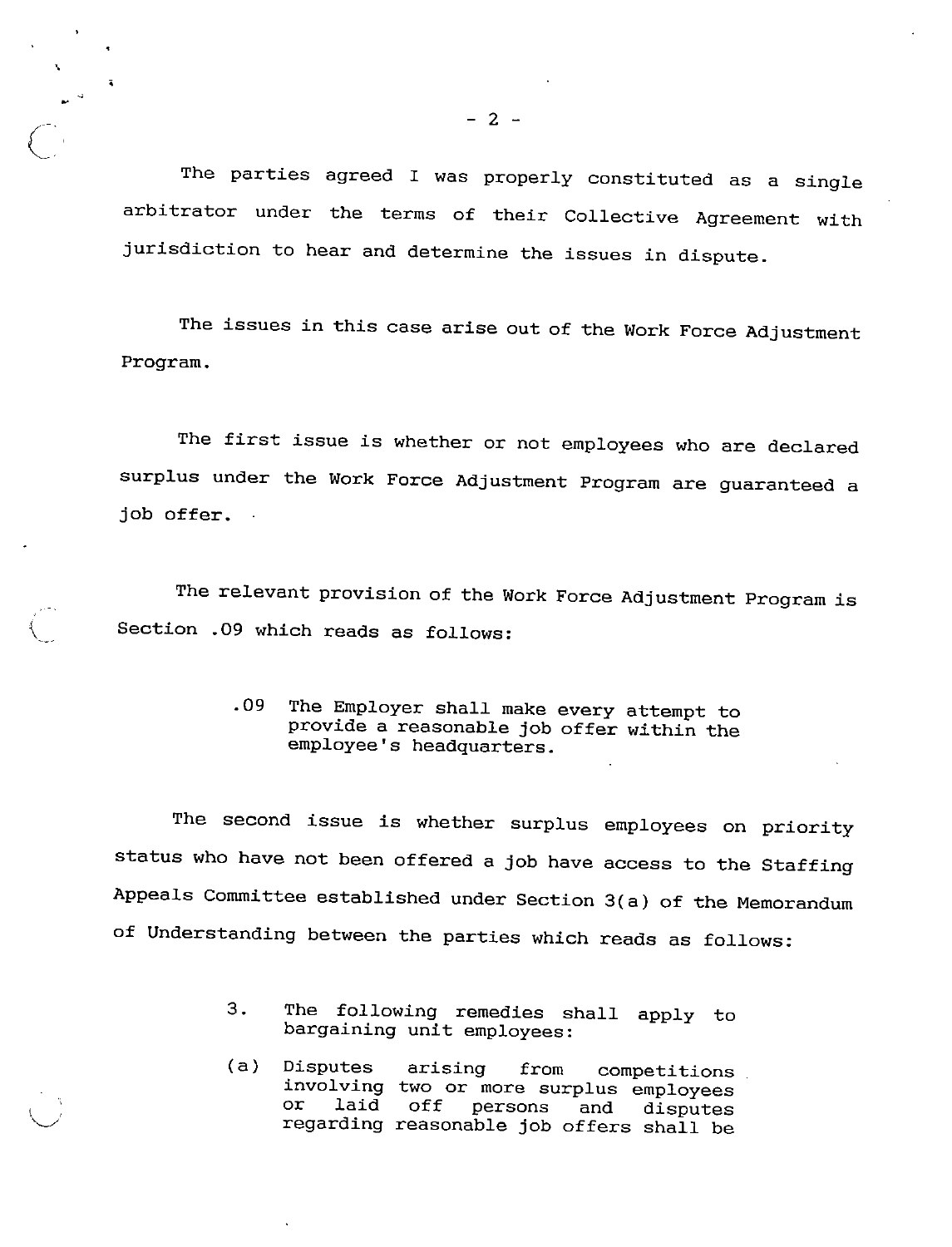determined by the Staffing Appeals Committee constituted under the Staffing Appeals Regulation. The committee shall<br>have the authority described in the have the authority<br>Staffing Appeals ( Guidelines. In addition, the committee shall:

- (1) Where it finds that the job offer was reasonable, dismiss the appeal; or
- (2) Where it finds that the job offer was unreasonable, uphold the appeal and reinstate the full surplus period.

The Union sought to lead extrinsic evidence of bargaining history to establish that the wording of the Work Force Adjustment Program did not correctly reflect or set out the intent of the parties. Put succinctly, the Union said its understanding of the agreement was that all employees declared surplus as <sup>a</sup> result of government reorganization were to be guaranteed <sup>a</sup> job offer.

The Employer takes the opposite view and submits that the agreement provides in Section 09 of the Work Force Adjustment Program that the Employer shall make every reasonable attempt to provide <sup>a</sup> reasonable job offer within the employee's headquarters.

The Employer argues that extrinsic evidence of bargaining history as argued by the Union should not be admitted because there is neither <sup>a</sup> latent or patent ambiguity in the language of the Work Force Adjustment Program pertaining to the issue in dispute.

- 3 -

(

/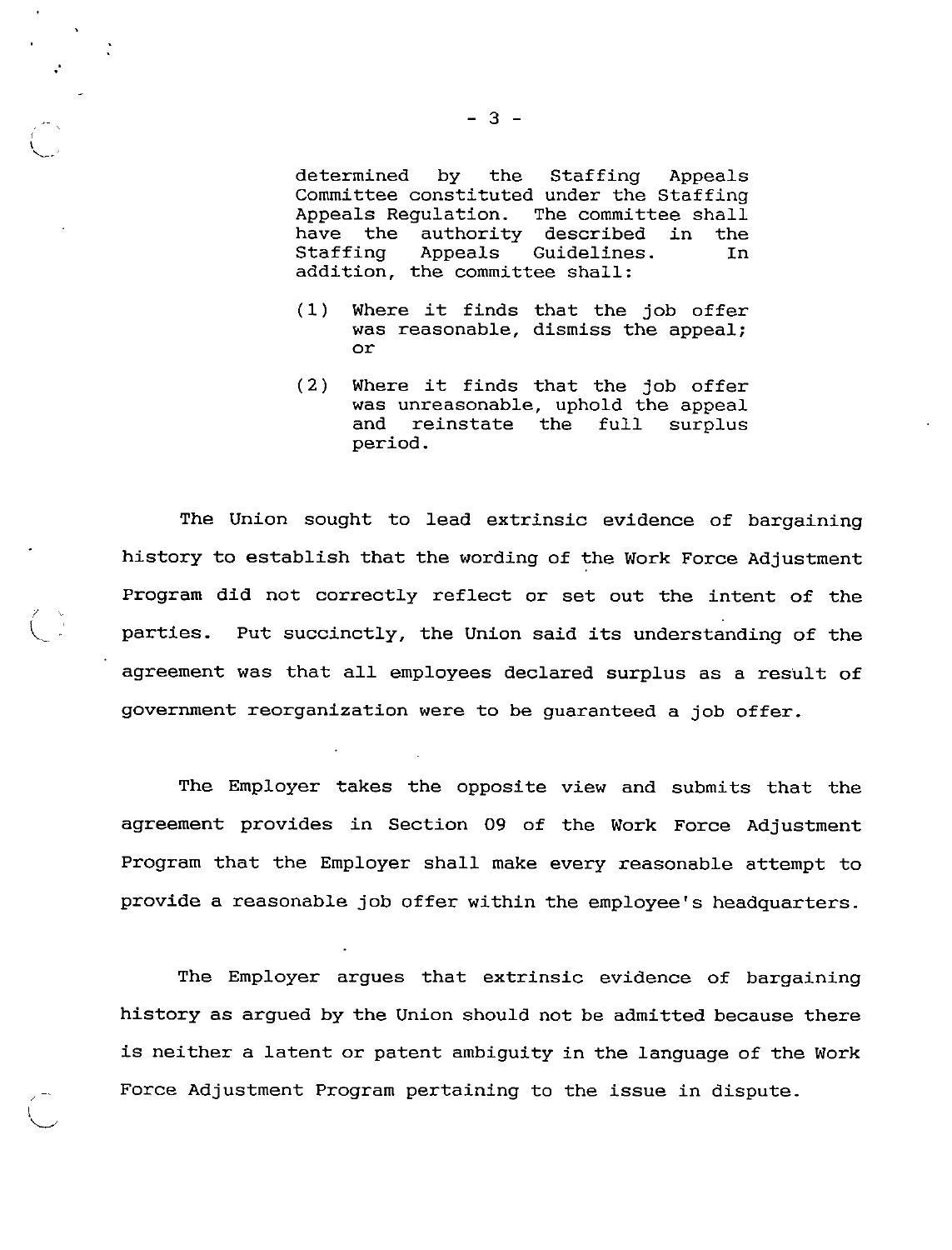After considering the parties' submissions, reviewing the authorities and the provisions of the Work Force Adjustment Program <sup>I</sup> find, in the circumstances, there was no ambiguity in the relevant language. Therefore <sup>I</sup> did not admit the extrinsic evidence of bargaining history.

In that regard see Re Industrial Family (Hamilton) Credit Union Ltd. and Office & Professional Employees International Union. Local 343. May 8, 1992, 26 L.A.C. (4th) (Hunter):

> <sup>I</sup> agree with the union's submission. In Collective Agreement Arbitration in Canada,  $3rd$  ed. (Butterworths, 1991), at  $\overline{p.}$  74, Professor Palmer notes that "...authority is vast and unanimous that recourse can only be had to such evidence -- called extrinsic evidence -- when the words sought to be interpreted are ambiguous; if the words are not, they must bear their clear meaning, notwithstanding that the parties may have had <sup>a</sup> different opinion at the time the agreement was made.

> In the instant case, <sup>I</sup> hold that there is no ambiguity, latent or patent, in the words "March 1990" which would warrant admitting evidence of negotiating history.

> The employer's position, briefly stated, is<br>that the doctrine of rectification is the doctrine of rectification is available to assist one party, the employer, who made a unilateral mistake. In my judgment neither case-law, nor sound labour relations policy, supports that position.

> To admit extrinsic evidence to "rectify" an unambiguous collective agreement would open the door to endless disputes; in the words of Beetz J. in Metropolitan Toronto Police Assn. V. Metropolitan Toronto Board of Comm'rs of Police (1974), 45 D.L.R. (3d) 548, [1975] <sup>1</sup>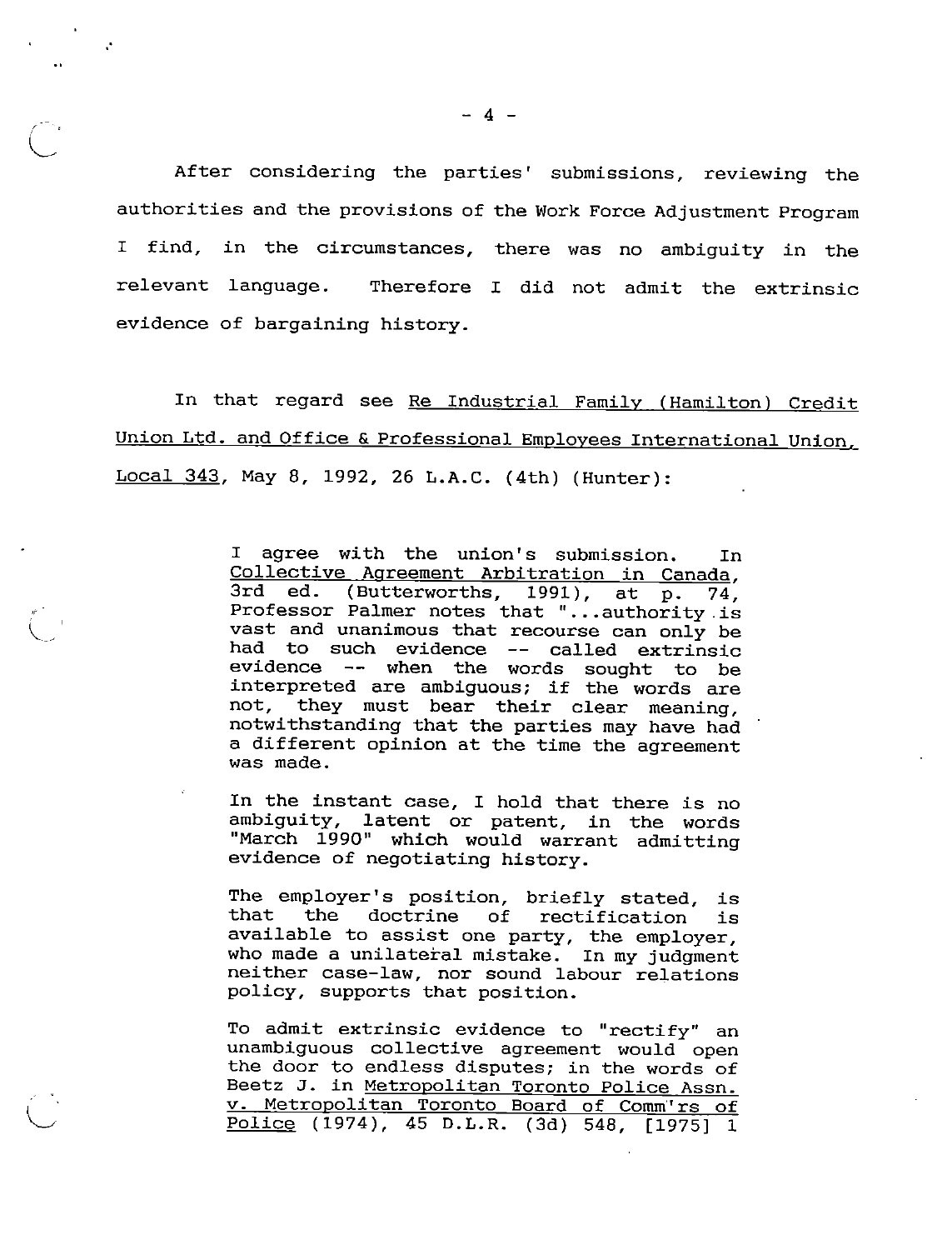S.C.R. 630, 74 C.C.L.C. para. 14,223 (at p. 572): "The use of this particular type of extrinsic evidence, if it became accepted, would render finally drafted and executed agreements perpetually renegotiable and would destroy the relative security and the use of the written form."

(at 34)

Turning now to the first issue - does the Work Force Adjustment Program provide <sup>a</sup> guarantee of <sup>a</sup> job offer to surplus employees?

<sup>I</sup> will start with <sup>a</sup> brief analysis of the Work Force Adjustment Program itself. The Program has been well thought out by the parties. It is designed to deal effectively with the many facets and fallouts resulting from reorganization at the work place. Sections .01 and .02 of the Work Force Adjustment Program read as follows:

- <sup>01</sup> This Program is created to address the human resource planning concerns that<br>arise due to Government reform arise due to Government reform<br>initiatives. It is part of a cohesive It is part of a cohesive strategy to ensure all factors, including<br>human resources, are considered in human resources, are considered in implementing organizational change. The Program will apply when <sup>a</sup> Department Head decides that the services of one or more employees are no longer needed beyond <sup>a</sup> empropose are no renger needed befond d specific date as a result of<br>organizational changes due to consolidation of departments or restraint initiatives.
- 02 Employees who are affected by workforce adjustment situations are valued members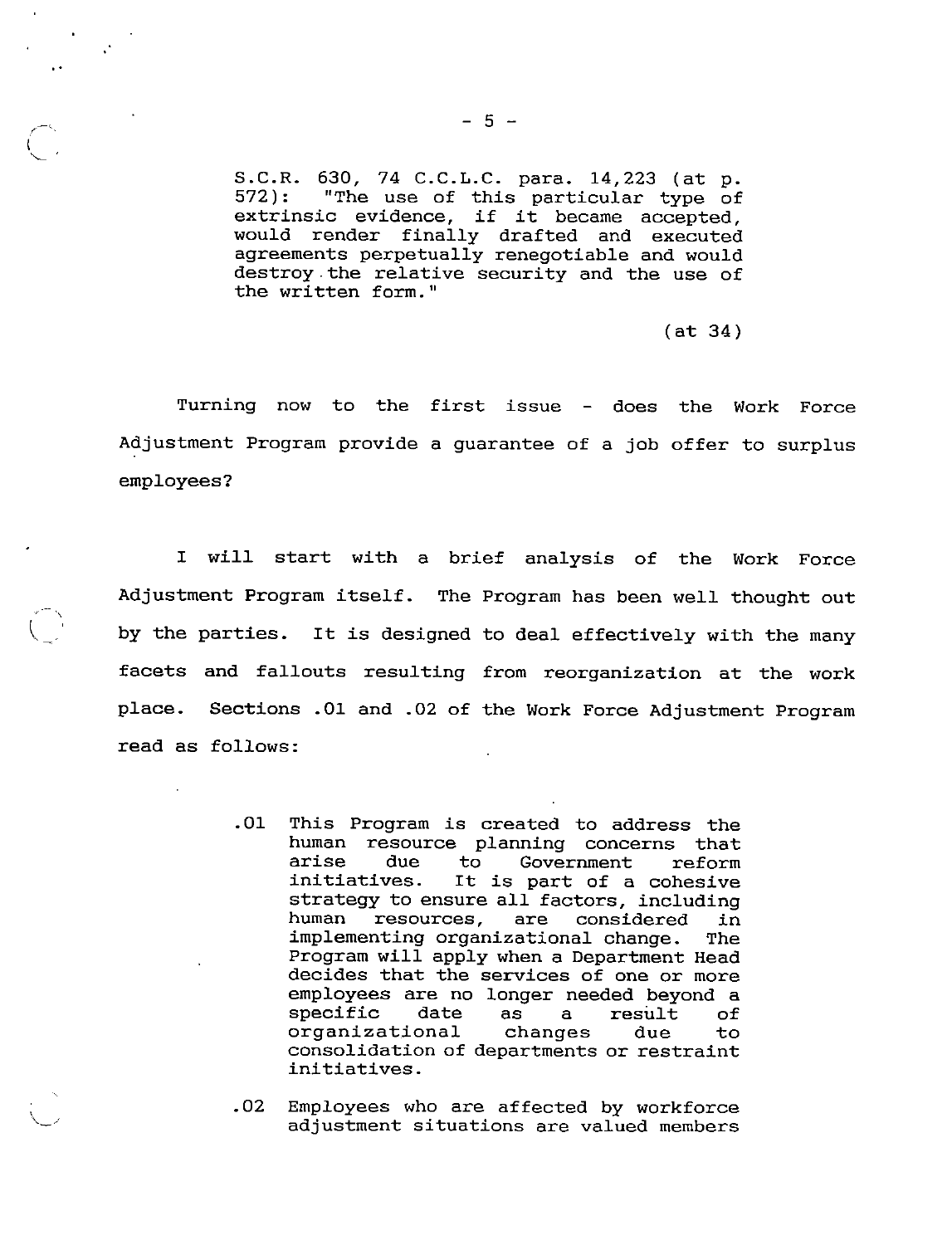$\ddot{\phantom{a}}$ 

of the Public Service. Therefore, it is<br>the responsibility of Departments to the responsibility of Departments to<br>ensure that affected employees are ensure that affected employees are<br>treated equitably and given every equitably reasonable opportunity to continue their careers as Public Service employees. Effective human resource planning at <sup>a</sup> departmental level will minimize the impact of workforce adjustments.

Of significance to this dispute are the following definitions contained in the Workforce Adjustment Program:

- (4) Priority <sup>1</sup> Status means eligibility for appointment restricted to surplus or affected employees in accordance with the<br>Government's Staffing Guidelines. Government's Surplus employees are given priority over all other potential candidates including non-surplus affirmative action candidates in the hiring process.
- (5) Reasonable Job Offer means an offer of indeterminate employment within the Public Service, normally at an equivalent level Where practicable, <sup>a</sup> reasonable job offer shall be within the employee's headquarters.
- (8) Surplus Employee means an employee whose current position is no longer required due to organizational changes resulting from consolidation of departments or restraint initiatives. <sup>A</sup> surplus employee includes an employee whose status is altered (e.g., full-time to part-time, full-time to seasonal etc.).
- (9) Surplus Period means the three month period following the date the employee is formally notified that their current position is no longer required.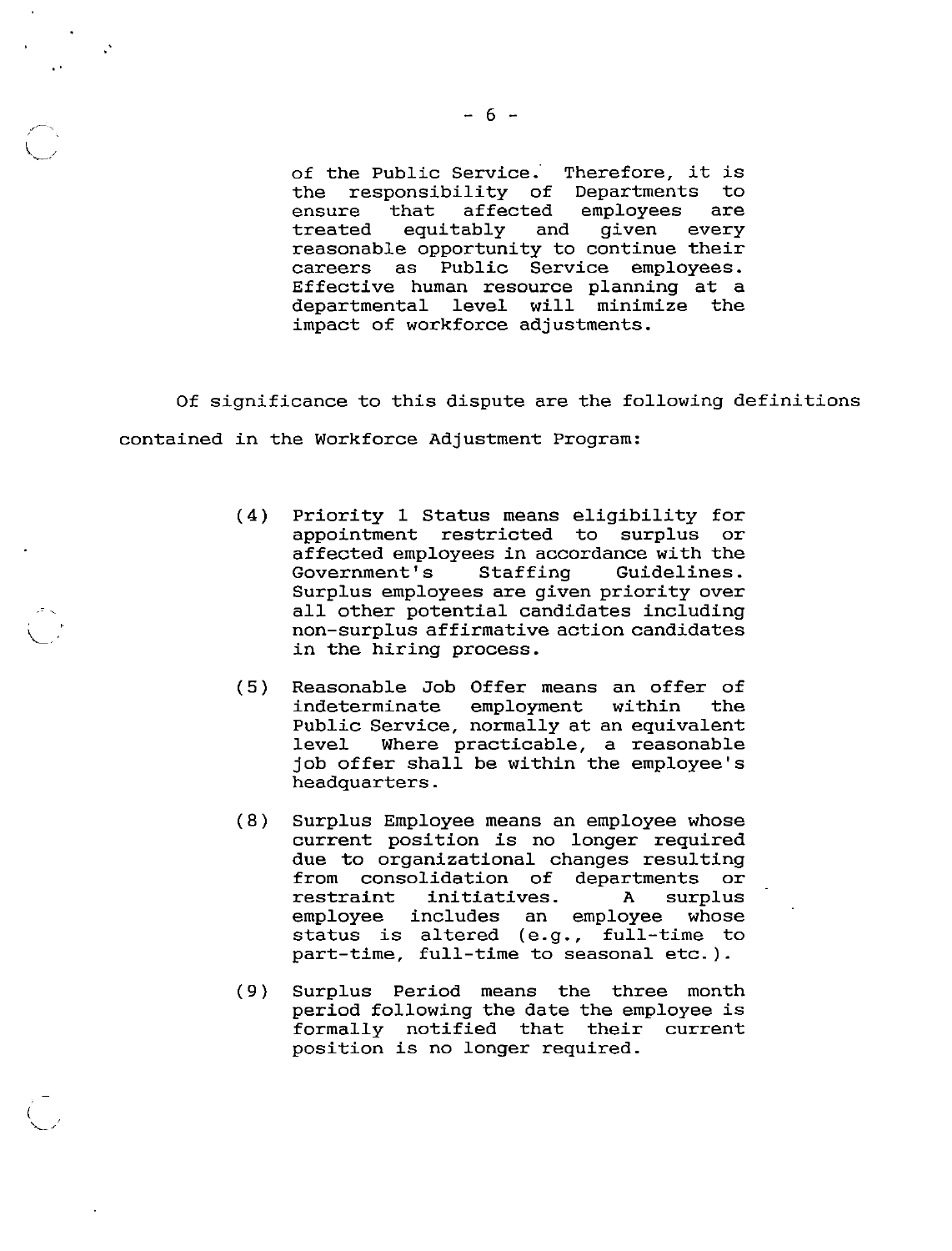Under the procedural provisions of the Workforce Adjustment Program the following provisions are germane to the case at hand:

- 06 Employees whose current positions are no longer required shall be transferred with Priority <sup>1</sup> status through the hiring process to a vacant position for which they are qualified or for which they would be able to qualify with retraining.
- .09 The Employer shall make every attempt to provide a reasonable job offer within the employee's headquarters.
- ,11 Surplus employees shall have Priority <sup>1</sup> status for all appointments including<br>term and casual. Where a surplus term and casual. employee accepts an appointment which is not indeterminate, they retain their surplus status for the length of the<br>appointment plus three months. No term appointment plus three months. employee shall receive <sup>a</sup> payment under the Workforce Adjustment Program which exceeds the remainder of the term.
- .15 Before <sup>a</sup> position is filled by the Employer, all surplus employees and laidoff persons who are qualified shall be given an opportunity to be interviewed for the position, in order to accomplish this, the Department of Personnel will be provided with the names of surplus<br>employees, pay level, step, job employees, pay classification and job title at least one week before the employee is to receive<br>the notice. The Department of Personnel The Department of Personnel will provide the Union with a list of<br>affected employees in the bargaining affected employees group at the same time.

The employing department shall inform the surplus employee or laid-off person of:

- 
- (1) their surplus status;<br>(2) the rationale rationale behind the<br>ndation to declare the recommendation position .surplus;

I

v..

v..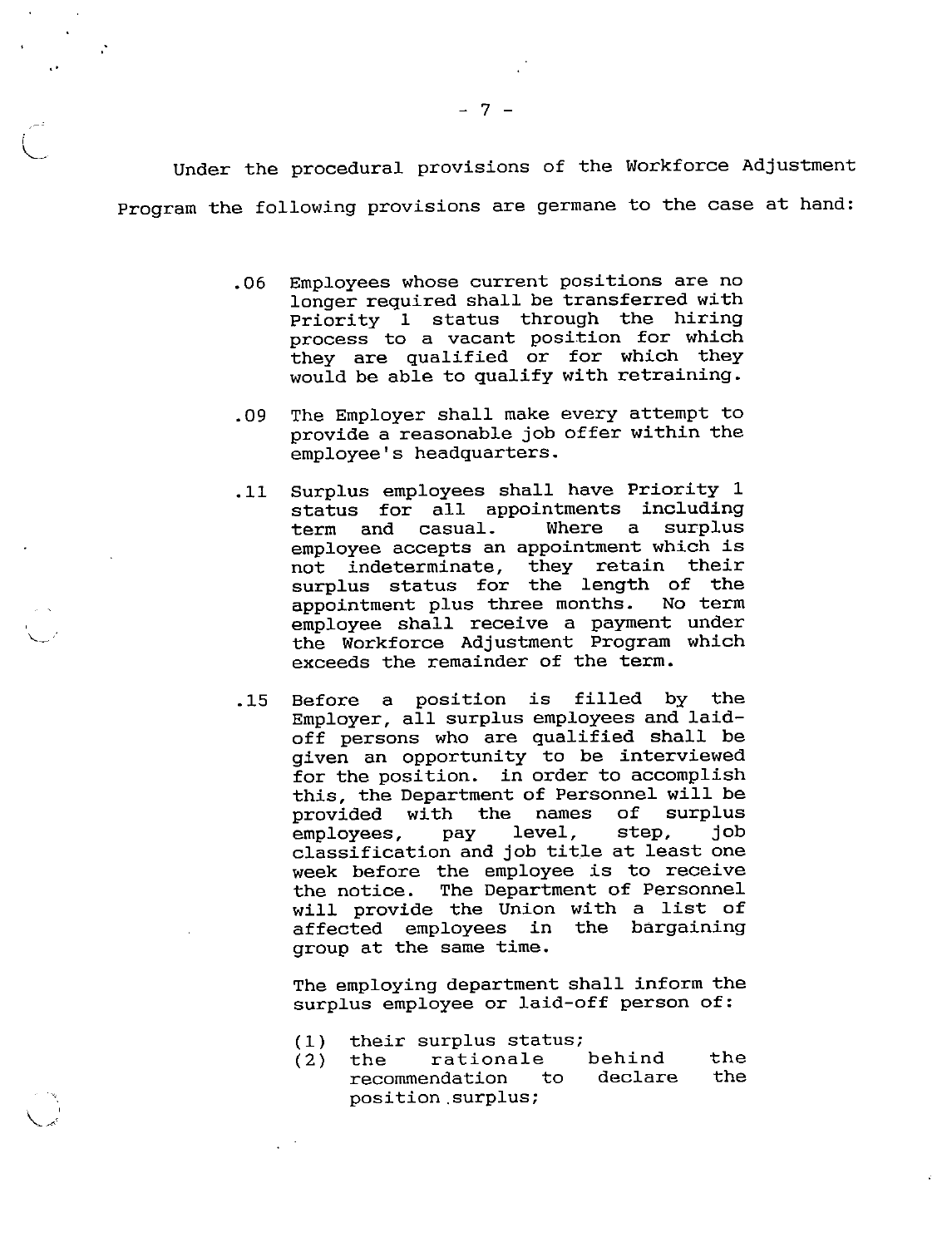- (3) period of notice, including effective dates of surplus status;
- (4) surplus employees priority status for vacancies and competitions;
- (5 ) the name and telephone number of the Department of Personnel staff member<br>who will be working with the who will be working with the employee to explain the workforce adjustment program and to assist in locating an alternate job.

Counsel for the Union argues that when the Workforce Adjustment Program is read as a whole, the logical conclusion to be drawn is that all employees declared surplus are to be guaranteed <sup>a</sup> reasonable job offer.

The Employer, as stated earlier, relies on the plain wording of the agreement which. Counsel says, does not contain a guarantee of a job offer. Rather, the program is designed to ease the pain of lay-off, in that it provides opportunities and <sup>a</sup> commitment that, where practical, job offers will be made to surplus employees.

## DECISION RE THE FIRST ISSUE

 $\ddot{\phantom{a}}$ 

As I stated at the outset, the Workforce Adjustment Program was carefully designed so as to manage to the extent possible, the reorganization of the workforce. The Program establishes an elaborate code of human resource management designed to provide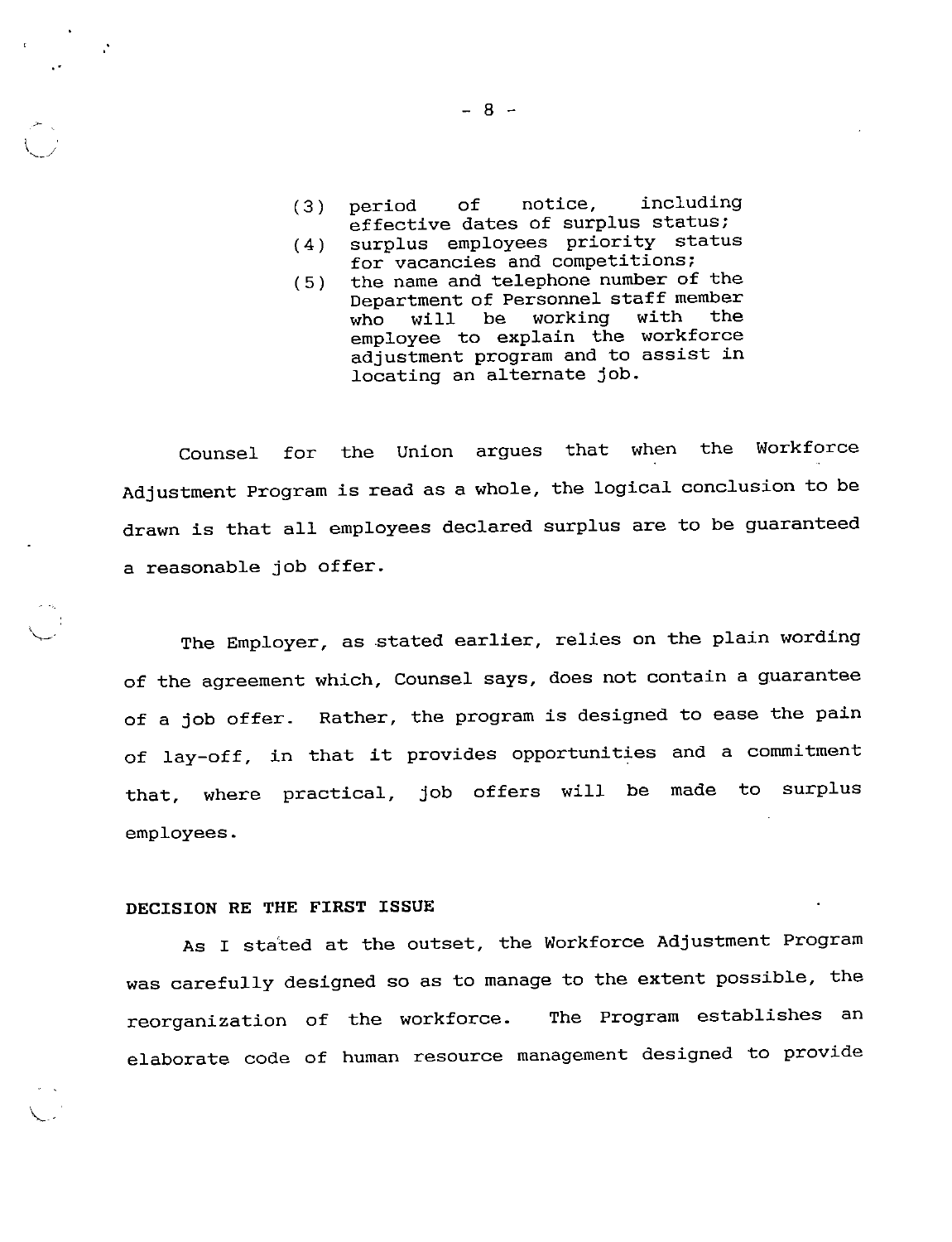alternate employment in some cases; retraining in some and severance in other cases.

On its face, employees who are declared surplus are given priority <sup>1</sup> status. That status is defined as follows:

> (4) Priority <sup>1</sup> Status means eligibility for appointment restricted to surplus or affected employees in accordance with the<br>Government's Staffing Guidelines. Government's Surplus employees are given priority over all other potential candidates including non-surplus affirmative action candidates in the hiring process.

Clearly it is intended that employees who hold priority status are to be given priority for other work in certain circumstances. But the issue here is whether it gives them <sup>a</sup> job guarantee?

The language of Section .09 of the Workforce Adjustment Program states: "The Employer shall make every attempt to provide a reasonable job offer within the employee's headquarters."

That language, in my view, is only capable of one interpretation. That is, that the Employer shall make every attempt to provide a reasonable job offer to a surplus employee holding priority <sup>1</sup> status. It does not provide <sup>a</sup> guarantee of employment.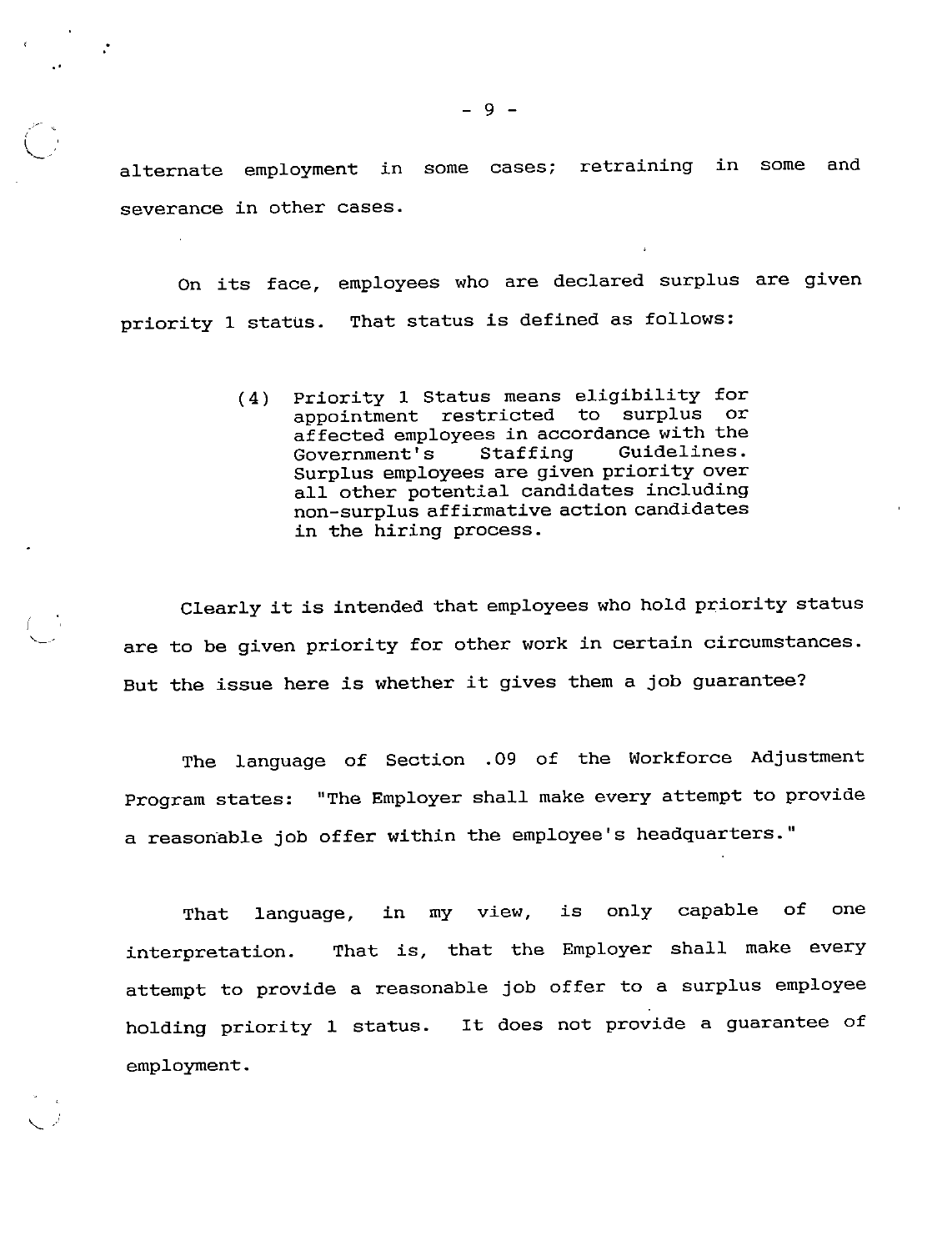<sup>I</sup> so find. It is so awarded.

<sup>I</sup> turn now to the second issue which is: whether surplus employees on priority <sup>1</sup> status who have not been offered <sup>a</sup> job have access to the Staffing Appeals Committee established under Section 3(a) of the Memorandum of Understanding.

When read as <sup>a</sup> whole Section 3(a) provides for the Committee to deal with (1) disputes arising from competitions involving two or more surplus employees or laid off persons; and (2) disputes regarding reasonable job offers.

The first portion of Section 3(a) contemplates <sup>a</sup> dispute between two or more employees who have participated in a competition for <sup>a</sup> position. The second part deals with whether or not <sup>a</sup> reasonable job offer has been made.

It flows from the language that if no job offer has been made the Staffing Appeals Committee would be without jurisdiction to determine the issue.

Having found as <sup>I</sup> have that the Workforce Adjustment Program does not provide for the guarantee of <sup>a</sup> job to surplus employees on priority <sup>1</sup> status, it follows that surplus employees on priority <sup>1</sup>

 $-10 -$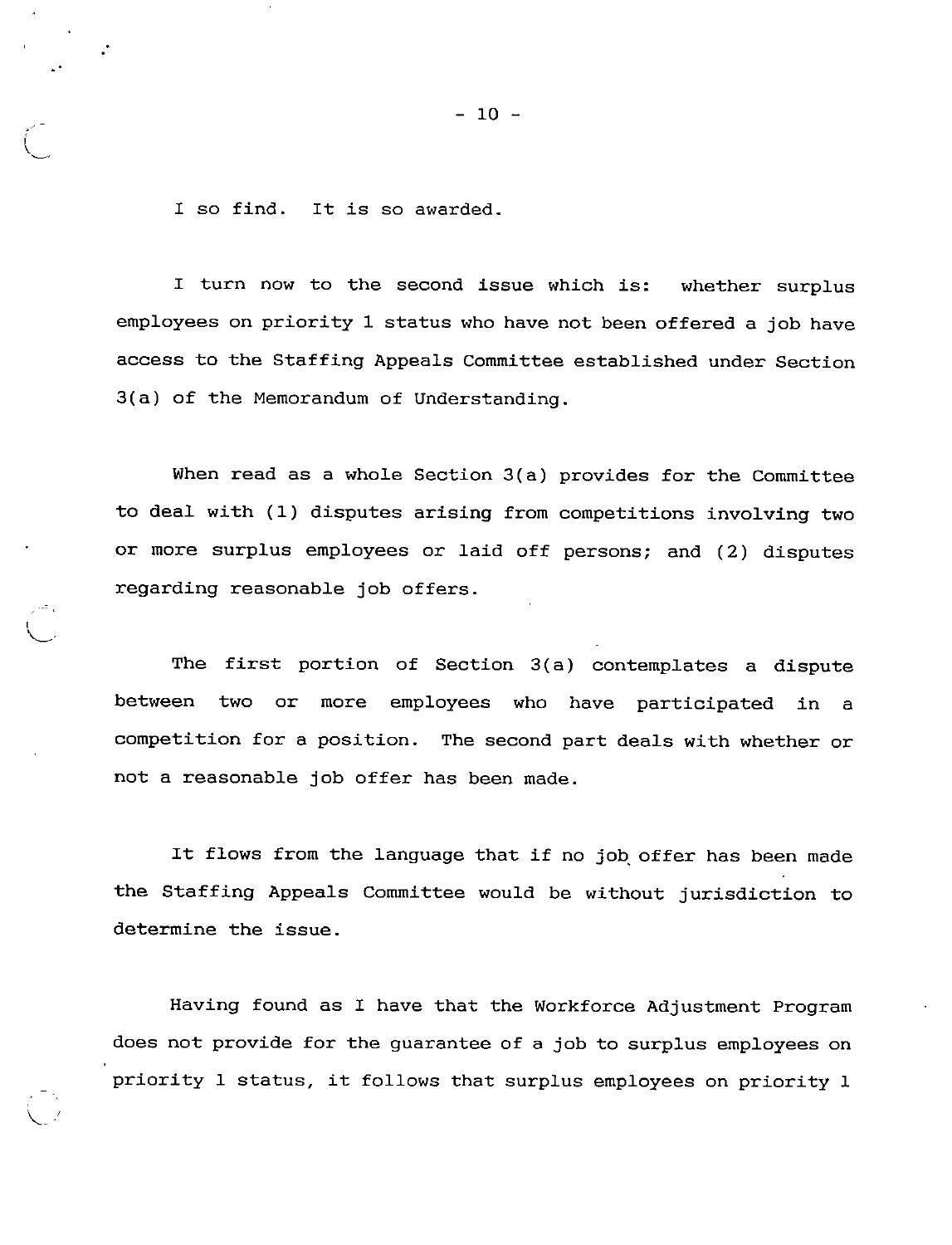status who have not been offered a job do not have access to the Staffing Appeals Committee.

That being said, what is necessary in this case is to address the real issue which may conceivably arise. That is, what relief does an affected employee have if he/she feels or alleges that <sup>a</sup> reasonable attempt has not been made to provide a reasonable job offer as contemplated in Section .09 (set out above) of the Workforce Adjustment Program.

In those circumstances, the affected employee(s) may seek relief through the grievance procedure of the Collective Agreement. The issue would be whether the Employer has, in the circumstances of each case, met its obligation under Section .09 above. Each case would have to be determined on its own merits.

In summary, <sup>I</sup> find:

 $\checkmark$ 

- (1) There is no guarantee of a job offer for surplus employees with priority <sup>1</sup> status.
- (2) Surplus employees with priority 1 status who have not been offered jobs do not have access to the Staffing Appeals Committee.